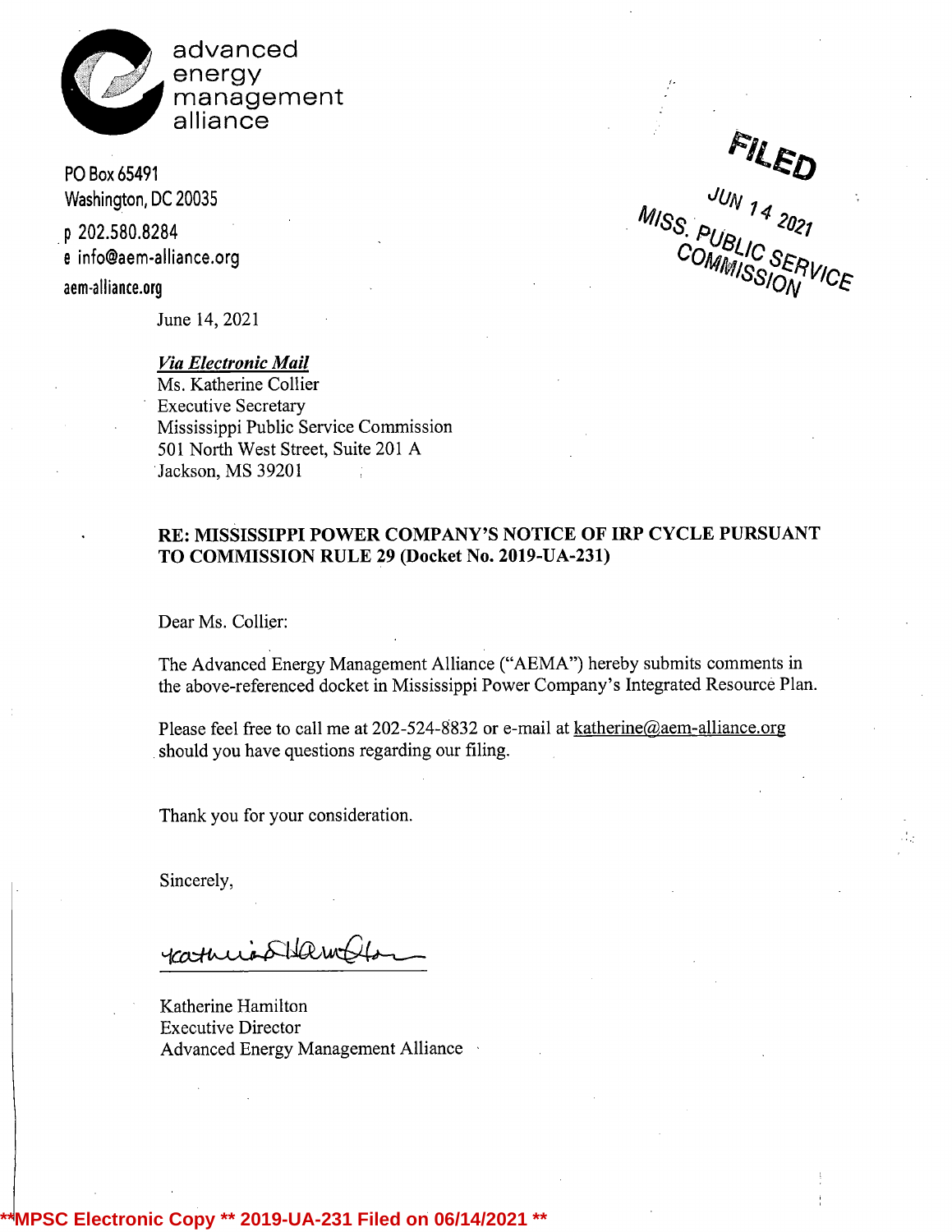MIS<sub>S. PUBLIC SERVICE COMMISSION</sub> COMMISSION CORPUTE<br>BEFORE THE MISSISSIPPI PUBLIC SERVICE COMMISSION COMMISSION

### MISSISSIPPI POWER COMPANY DOCKET NO. 2019-UA-231 EC-120-0097-00

## IN RE: MISSISSIPPI POWER COMPANY'S NOTICE OF IRP CYCLE PURSUANT TO COMMISSION RULE 29

## COMMENTS BY ADVANCED ENERGY MANAGEMENT ALLIANCE

COMES NOW Advanced Energy Management Alliance ("AEMA"), pursuant to the Mississippi Public Service Commission's ("Commission") Public Utilities Rule 29 ("Rule"),1 to file comments in Mississippi Power Company's ("MPC") Integrated Resource Plan ("IRP") proceeding.

### Background and Summary.

AEMA is <sup>a</sup> trade association under Section 501(c)(6) of the Federal tax code whose members include national distributed energy resource companies and advanced energy management service and technology providers, including demand response ("DR") providers, as well as some of the nation's largest demand response and distributed energy resources ("DERs") and consumers. The comments herein represent the views of the organization as <sup>a</sup> whole rather than those of any individual member.

<sup>&#</sup>x27; Mississippi Public Service Commission. Rule 29 as adopted on November22, 2019. https://www.psc.state.ms.us/InSiteConnect/InSiteView.aspx?model=INSITE CONNECT&queue=CTS A RCHIVEQ&docid=645594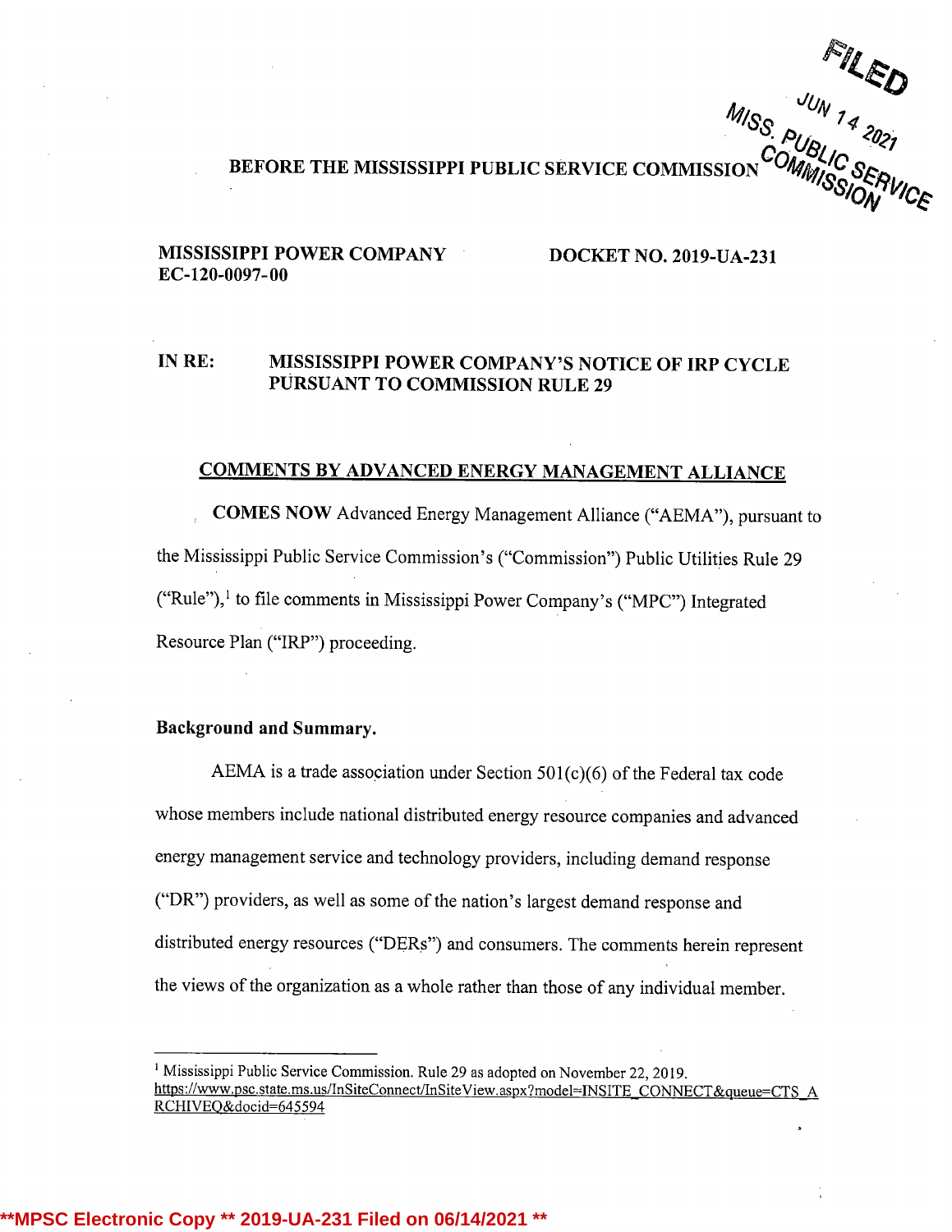AEMA commends the Commission for its leadership in setting forward the rules for development of the IRP and on the ability for stakeholders to participate in this proceeding. While we appreciated the organization and completeness of the response to our data request to MPC, we are.concerned that the IRP process set forward did not allow time for parties to adequately gain information through data requests and to then provide feedback to modeling and other inputs to the IRP. We noted in our post-Technical Conference comments several of the limitations in MPC's execution of the process and agree with comments and recommendations for the IRP process made by Southern Renewable Energy Association ("SREA").

AEMA believes that, regardless of the intent and letter of the Rule, the IRP presented by MPC does not fully account for deployment of distributed energy resources, including demand response. AEMA members and our customers want to grow our businesses in Mississippi and interpreted this planning process as <sup>a</sup> positive means to open up <sup>a</sup> market that would benefit the economy of Mississippi by creating jobs and lowering costs for all consumers. AEMA sees this IRP as a missed opportunity for the citizens of Mississippi and provides additional details herein.

#### Specific Comments.

I. The lack of fully including DERs inhibits economic and job growth in Mississippi.

AEMA members considered Rule 29 an incredible opportunity to grow their businesses in the state of Mississippi and bring consumer resources into the full mix of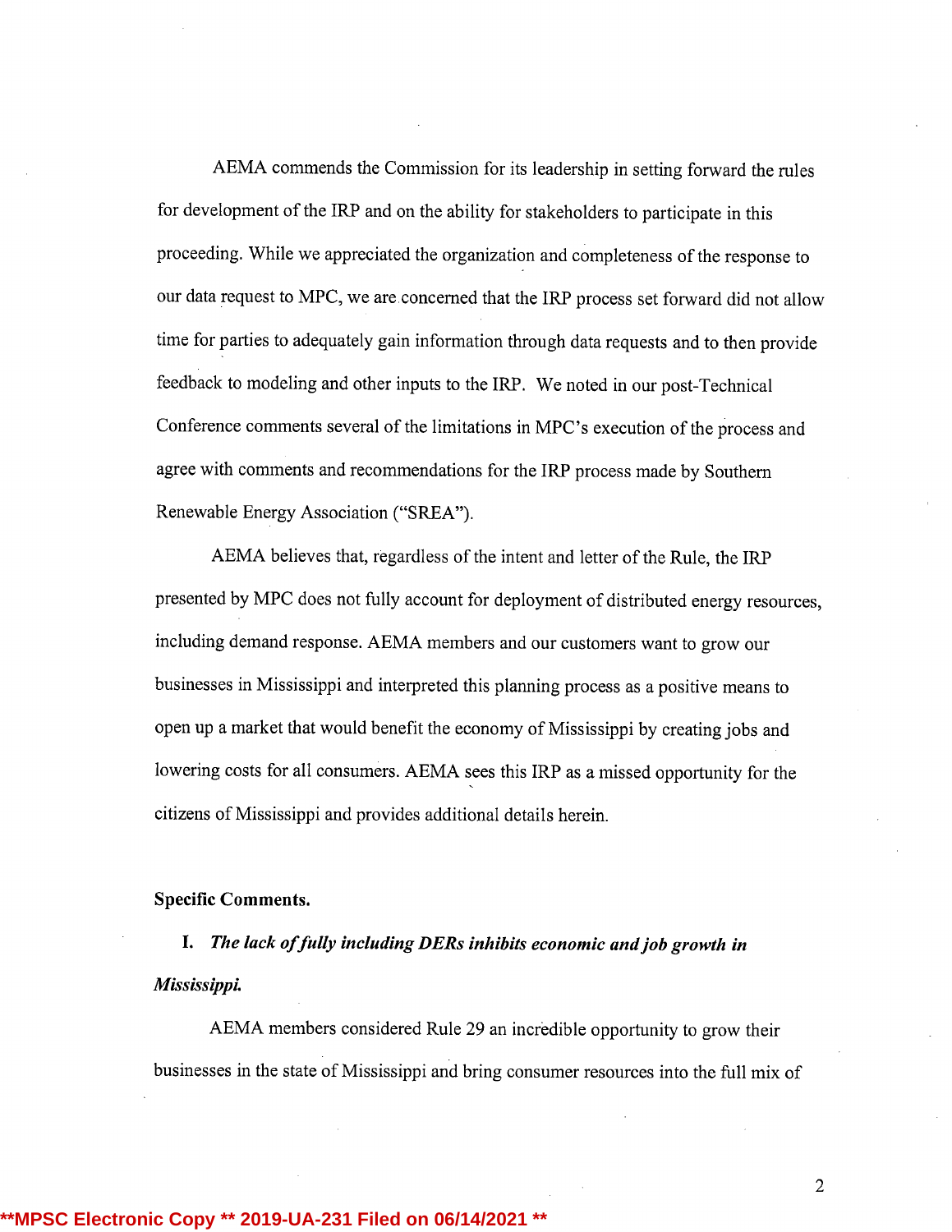supply and demand side planning. As we had noted in our original request to intervene, AEMA members are located in virtuallyevery state, including Mississippi, with examples such as Nest<sup>2</sup> and Itron.<sup>3</sup> One of our founding Board members is Walmart, of which 64 are located in the state of Mississippi. Other distributed energy resource providers who are members of AEMA provide products and services that are relevant to the interests of electric customers in Mississippi. These providers serve national accounts that have been eagerly awaiting the ability to grow in Mississippi, yet, given the lack of interest in DERs based on this IRP filing, it is difficult to imagine they will view the state as open for business. While many national companies can focus in areas where utilities are more open to DER growth, this prevents these economic benefits from being realized by the consumers in Mississippi.

A recent study by Christopher Clack and Local Solar for All (which was reviewed by Mississippi Public Service Commission Chairman Presley) found that fully leveraging and co-optimizing solar (both community and rooftop solar) plus storage could result in 1.4 million jobs in the U.S. by 2050, <sup>a</sup> figure that includes direct and indirect jobs but

<sup>3</sup> Itron has contracts with both Entergy Mississippi (https://www.marketwatch.com/press-release/itron expands-contract-with-entergy-for-arid-management-2018-11-05) and Mississippi Power (https://www.power-technology.com/news/itron-support-mississippi-powers-grid-modernisation-plans/).

<sup>2</sup> NEST distributors are located throughout Mississippi, for example:

https://www.environmentmasters.com/hvac/air-conditioning/nest-smart-home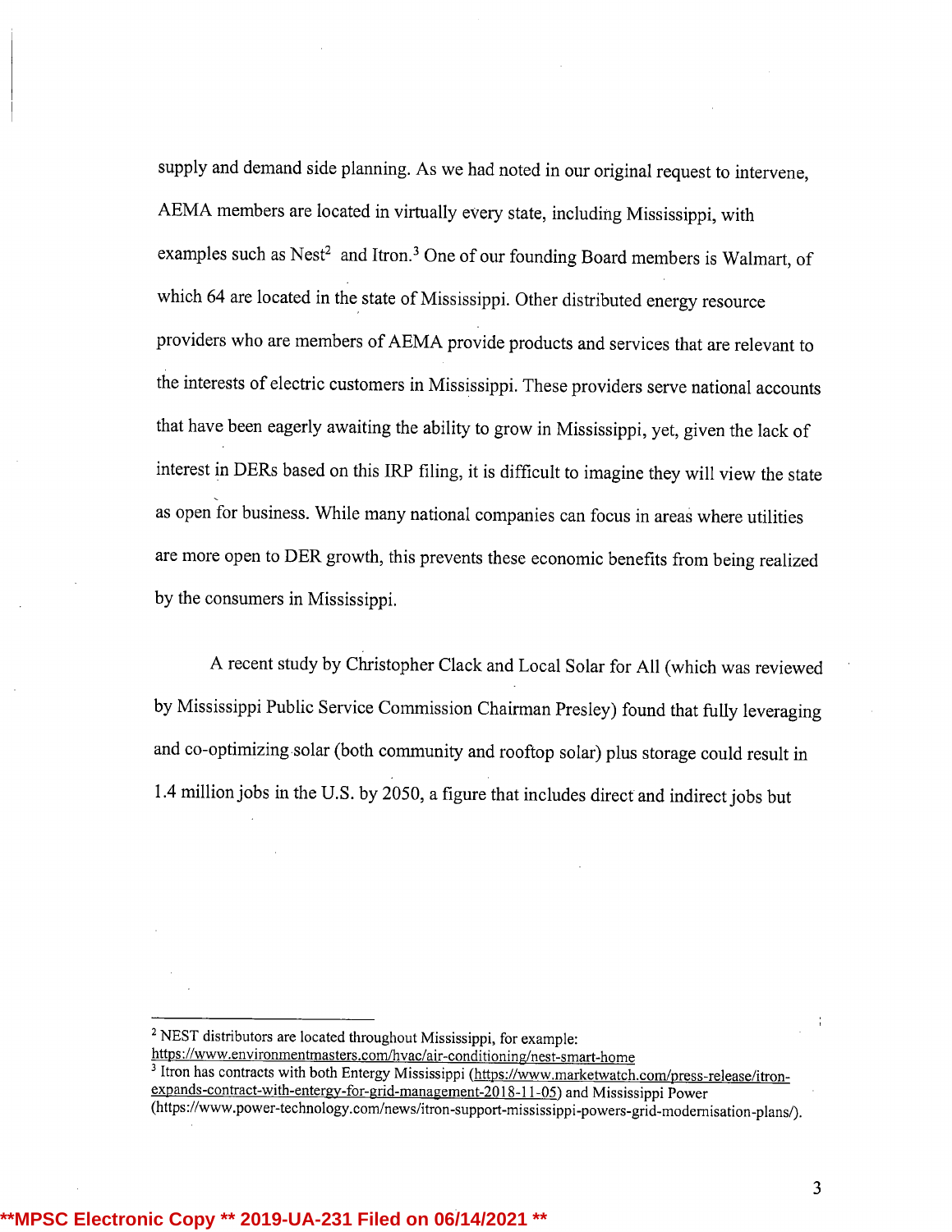does not include induced jobs caused by the ripple effect of direct economic impacts. <sup>45</sup> Mississippi in particular stands to benefit from solar and storage job creation.6

In other examples of economic benefits, on the PJM grid in the mid-Atlantic, customers collectively saved \$11.8 billion in one year alone through demand response.<sup>7</sup> In its Distributed Energy Resource Roadmap, the New York Independent System Operator stated it "believes that providing resources with the flexibility to meet wholesale and distribution system needs will deliver the maximum benefit to New York electricity consumers."<sup>8</sup> Baltimore Gas and Electric's SmartEnergy Rewards program, in which Maryland customers lowered their energy usage in response to signals from the utility, is estimated to have avoided \$93 million in transmission capital expenditures and \$72 million in distribution capital expenditures-savings that are then passed along to the customers.<sup>9</sup> These are but a few examples of how DERs have benefited customers, yet none of these benefits are considered by MPC.

<sup>3</sup> Presentation, page 31.

<sup>6</sup> Technical Report, page 102. https://vibrantcleanenerev.com/wpcontent/uploads/2020/08/SERTO WISdomP VCE-EI.pdf

https://www.nviso.com/documents/20142/5256593/DER%20Energy%20Market%20Design%20Dual%20P articipation%20022819.pdf/cfaf3647-4b77-a706-b86d-24129d460ecf

<sup>&</sup>lt;sup>4</sup> Local Solar for All presentation, page 26

https://staticl.squarespace.com/static/5f4637895cfc8d77860d0dbc/t/5fd39999439c7c5ec22l499b/1607702 942515/Local+Solar+Roadmap+White+Paper+as+PPT+FINAL.pdf

https://staticl.squarespace.com/static/5f4637895cfc8d77860d0dbc/t/5fd39999439c7c5ec221499b/1607702 942515/Local+Solar+Roadmap+White+Paper+as+PPT+FINAL.pdf

<sup>2</sup> Link to PJM Market Monitor report can be found here: https://aem-alliance.org/aema-reacts-stronalvmarket-monitor-report/

 $^8$  "DER Energy Market Design: Dual Participation". New York Independent System Operator, Feb 2018<br>2019.

Report on this program can be found here: https://www.utilitydive.com/news/behavioral-demandresponse-gives-baltimore-gas-and-electric-a-business-reas/546895/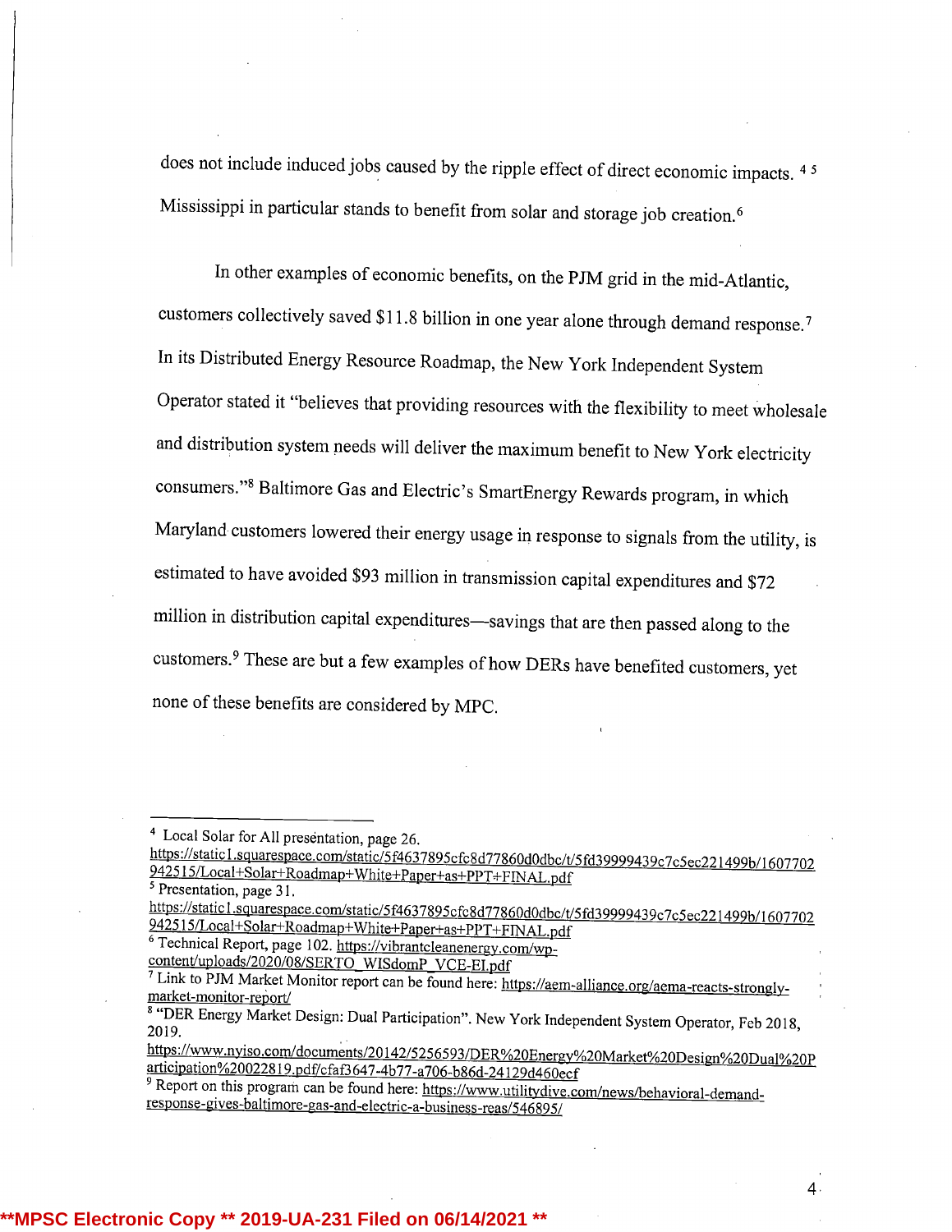# II. DERs should be valued for their contributions to resilience and grid stability.

In addition to cost savings to consumers, DERs are crucial to maintaining <sup>a</sup> resilient grid. Given generation issues in the winter freeze of 2021, <sup>a</sup> portfolio of diverse options should be considered to protect consumers in Mississippi. A survey of customers of all sizes and types released by AEMA found that consumer expectations of resilience are shifting; that distributed energy supply options are expanding and becoming increasingly economic; and that holistic customer solutions can bring essential support to the resilience of the electric grid.<sup>10</sup> As far back as Hurricane Sandy, microgrids in New York and New Jersey enabled universitycampus facilities to continue operation in the face of massive power outages.<sup>11</sup> When hurricanes hit Texas, Florida and North Carolina, distributed solar and demand response were able to stabilize the grid and prevent surges when power was restored. During heat waves in California, hundreds of energy storage facilities at office buildings in San Francisco were called to operate collectively as <sup>a</sup> "virtual power plant," reducing demand on an over-taxed grid. During the solar eclipse in 2017, over 750,000 programmable thermostats were lowered by their consumers to reduce demand by 700 MW as solar systems across the U.S. were displaced in the temporary darkness.<sup>12</sup> Those thermostats alone provided as much grid service as seven gas peaker plants, often the most inefficient and emitting resources.

**\*\*MPSC Electronic Copy \*\* 2019-UA-231 Filed on 06/14/2021 \*\***

<sup>&</sup>lt;sup>10</sup> AEMA paper on resilience: https://aem-alliance.org/aema-releases-whitepaper-on-consumer-resilience/ <sup>11</sup> Article on Princeton's microgrid can be found here: https://www.princeton.edu/news/2014/10/23/twoyears-after-hurricane-sandy-recognition-princetons-microerid-still-surges

<sup>&</sup>lt;sup>12</sup> See description of program here: https://awards.ixda.org/entry/2019/nest-solar-eclipse-rush-hour/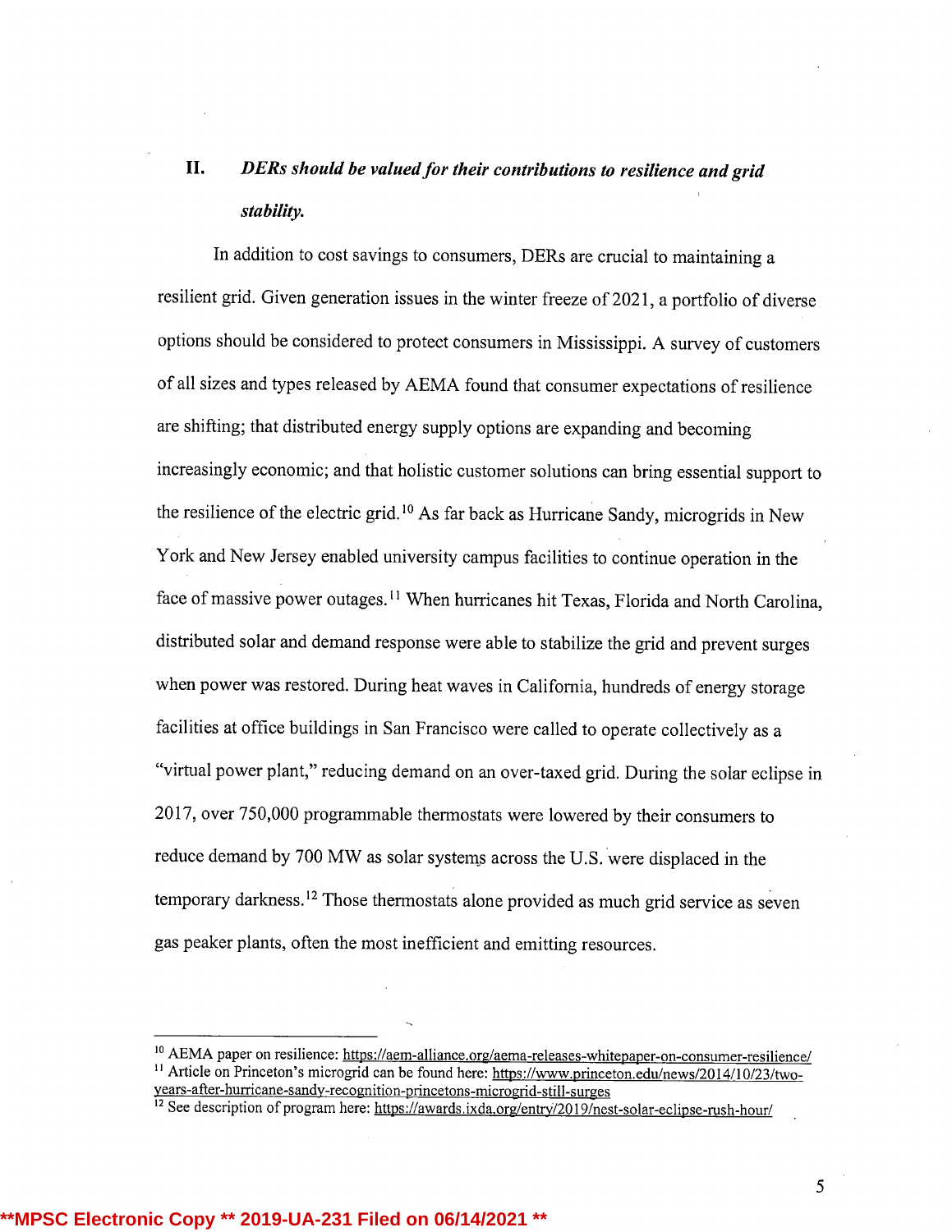In addition to these examples, <sup>a</sup> recent Public Utilities Commission ruling in Hawaii that allows emergency DR to fill in for the closure of <sup>a</sup> coal plant, states that "achievement of lasting grid stability and reliability necessitates the development of new paradigms such that grid needs are met through the integration of efficiently and effectively deployed DER resources." $13$  A 2020 study released by the American Council for an Energy Efficient Economy ("ACEEE") shows an increase in reliability as <sup>a</sup> result of a combination of energy efficiency and electrification (which included heat pumps at a minimum, but in some cases heat pump water heaters, induction stoves, and electric vehicles).14

Finally,while MPC states in the IRP that it is <sup>a</sup> winter-peaking utility, the DER programs appear to be targeted to <sup>a</sup> summer peak. Duke conducted an assessment of DER potential in winter demand reduction in North Carolina and concluded that demand side programs would be crucial to managing a winter peak;<sup>15</sup> MPC could perform a similar analysis for Mississippi that would address that stated winter peak.

III. The DER pilot programs are not designed for scale nor do they include the full variety of DER technologies.

AEMA was grateful for the MPC response to our data requests and the organization of those responses. We would note, however, that the programs used as

<sup>&</sup>lt;sup>13</sup> Order 37816 in Docket 2019-0323, pages 24-25.

https://dms.puc.hawaii.gov/dms/DocumentViewer?pid=A1001001A21F08B30537B01373

<sup>&</sup>lt;sup>14</sup> https://www.aceee.org/sites/default/files/pdfs/programs to electrify space heating brief final 6-23-20.pdf

<sup>&</sup>lt;sup>15</sup> Duke study, 2020, pages 23-24. https://cleanenergy.org/wp-content/uploads/Duke-Winter-Peak-Demand-Reduction-Potential-Assessment-Final-Report.pdf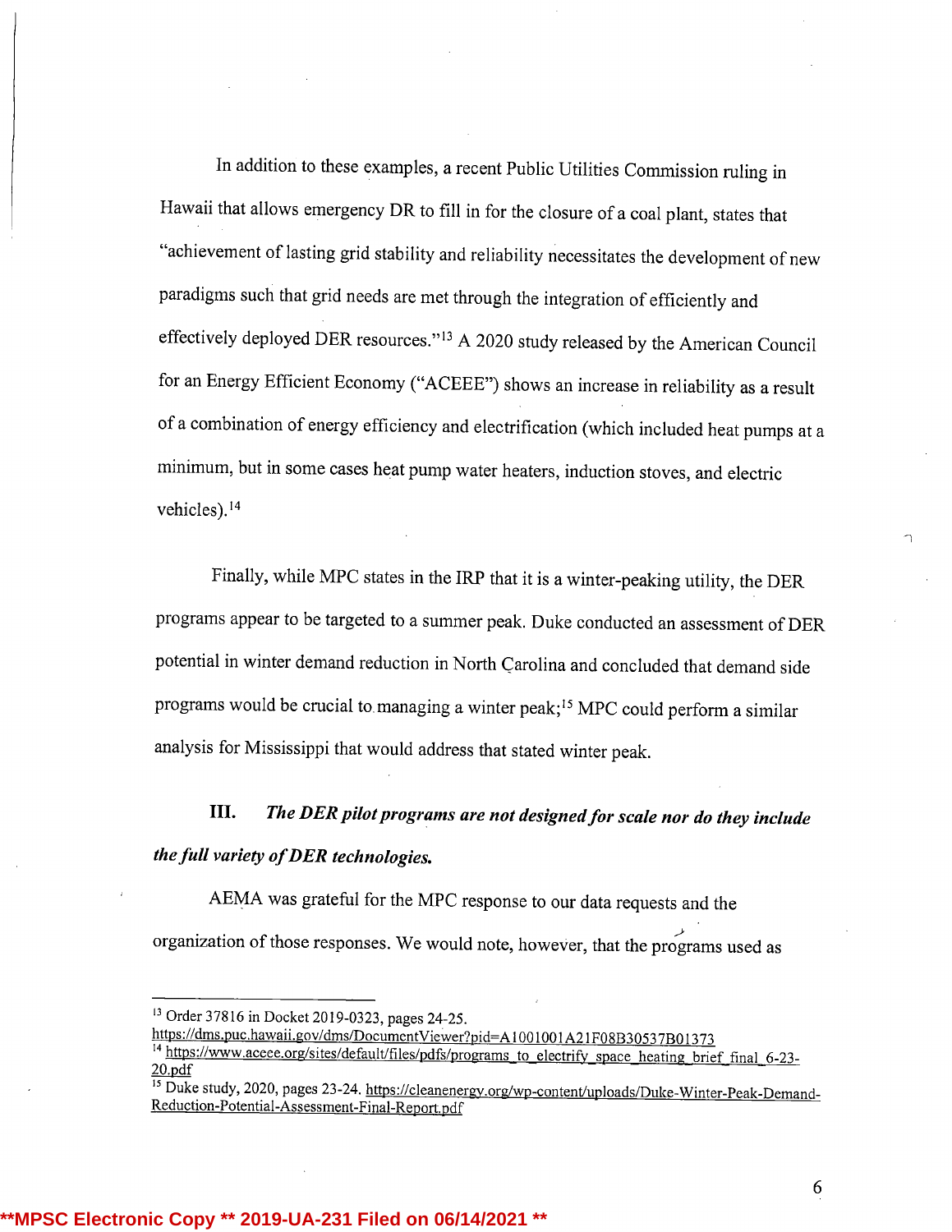examples for DER implementation that drive MPC's decisions on DER future analyses, are not sufficiently scaled to derive any real understanding of how DERs would be deployed in Mississippi. For example, the smart thermostat program is being conducted with only <sup>100</sup> residences, <sup>a</sup> small sampling given the penetration of smart thermostats in the U.S. has reached nearly a quarter of all households.<sup>16</sup> The pilot projects include one residence with Tesla solar shingles; the Walnut Grove project demonstrated solar plus battery as non-wires alternatives; and the Lauderdale County demonstration will include 45 homes with net zero energy certification. All of these projects might gather useful data and anecdotal information, but they will not enable the range of DERs to be deployed at scale or co-optimized to fully benefit the system, in the manner the IRP Rule lays out.

As EPRI has stated in the summary of its DER integration toolkit, "distributed energy resources (DER), such as, energy storage, electric vehicles, demand response, and microgrids, are highly flexible assets that are growing in popularity. Energy storage systems, in particular, have the potential to be leveraged for multiple distribution, transmission, market, and customer services. The flexibility of DER potentially allows stacking multiple services to capture more value. However, stacked services require complex site-specific analysis to manage conflicting and competing requirements."<sup>17</sup> While DER systems can be highly interactive and flexible, this sort of analysis was not conducted by MPC to truly evaluate their potential contribution to the system.

**PSC Electronic Copy \*\* 2019-UA-231 Filed on 06/14/202** 

<sup>&</sup>lt;sup>16</sup> https://www.valuepenguin.com/two-thirds-americans-own-smart-home-device

<sup>17</sup> EPRI DER Integration Toolkit: https://www.epri.com/research/products/000000003002013623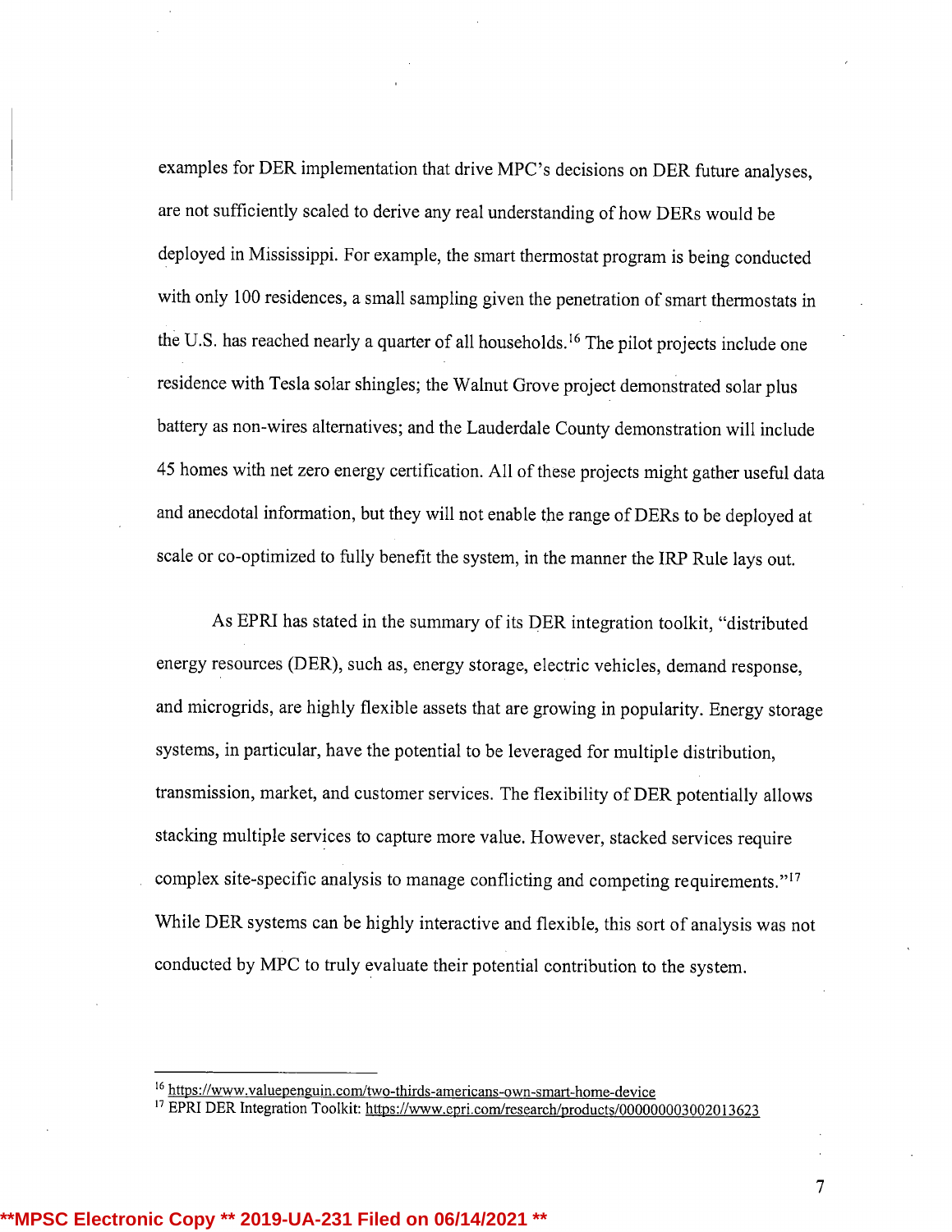## IV. Energy efficiency should have a target established by the Commission.

Given the lack of meaningful programmatic planning in the IRP, AEMA is aligned with the Southern Alliance for Clean Energy recommendation for the Commission to set targets for the utility to reach energy efficiency goals. These targets should be available to all customer classes to achieve the full range of energy efficiency benefits. The U.S. Environmental Protection Agency has developed best practices and a policy framework for states that could be <sup>a</sup> useful resource to the state of Mississippi.18 ACEEE has also developed resources, including a toolkit, for developing energy efficiency standards.19

# V. DER programs for low-income consumers reach very few of those who qualify for the programs.

The MPC SELECT program which collaborates with community organizations to identify and serve low income customers has an impressive satisfaction rate of over 90% over the last five years. The number of customers assisted, however, is at best (in 2019) 1.83% of the qualifying customers—a total of 1,135 customers in 2019.<sup>20</sup> Given the interest by DER providers, the lower cost of energy efficiency and DER technologies, and the need of those living below the poverty line, AEMA recommends that MPC work to increase programs for low income consumers that enable DERs to reduce energy costs. In the Rewiring America handbook, authors Saul Griffith, Sam Calisch, and Laura

8

**IPSC Electronic Copy \*\* 2019-UA-231 Filed on 06/14/202** 

<sup>&</sup>lt;sup>18</sup> EPA energy efficiency plan: https://www.epa.gov/energy/national-action-plan-energy-efficiency

<sup>&</sup>lt;sup>19</sup> https://www.aceee.org/toolkit/2019/09/energy-efficiency-resource-standard

<sup>&</sup>lt;sup>20</sup> Numbers are based on MPC responses to data request. COVID influenced the deployment in 2020, so only data from 2019 are noted.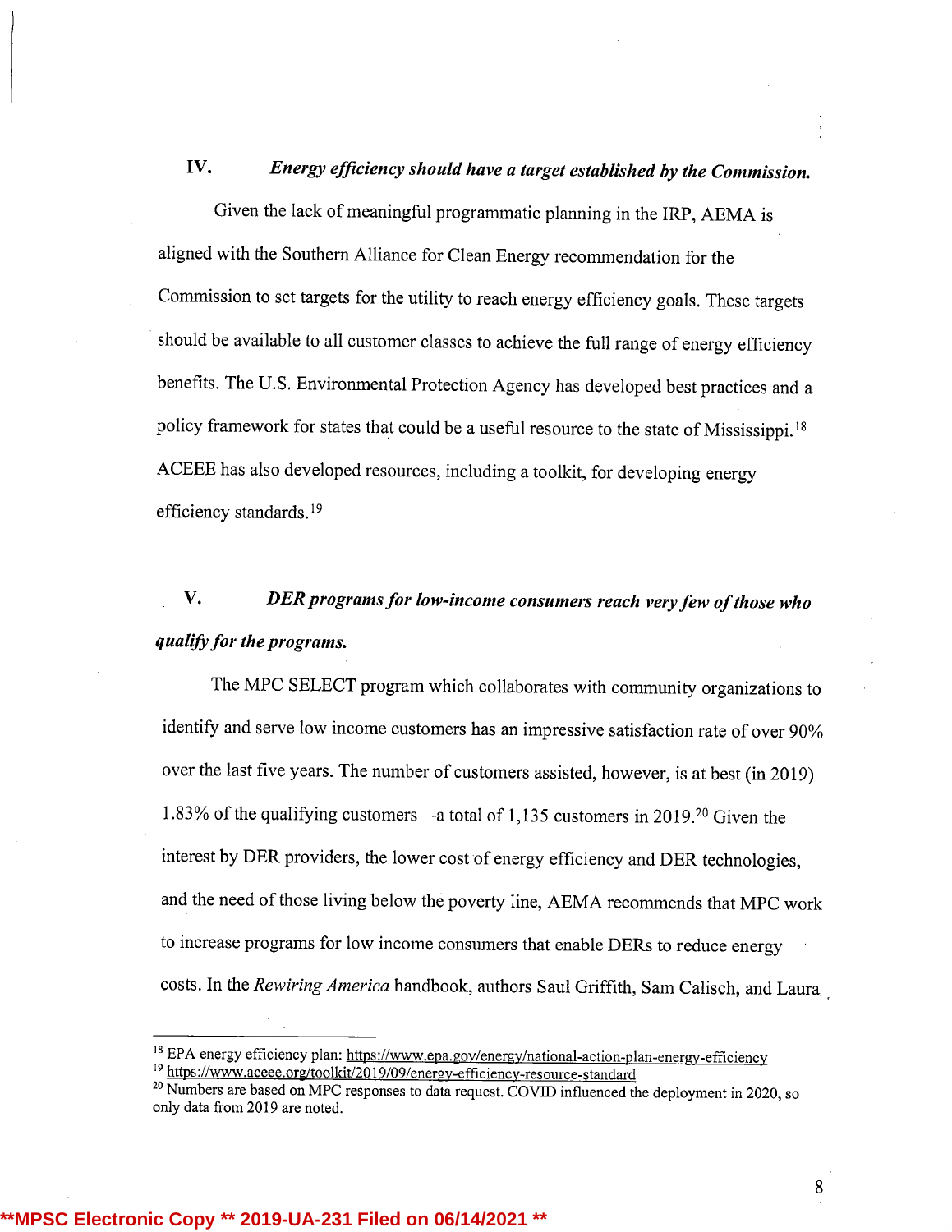Fraser make the case that electrifying everything will result in consumer savings, not increased cost.<sup>21</sup> If DER deployment through electrification is done with a systems approach--using less expensive renewable energy resources on the generation side and allowing full customer participation on the demand side--consumer costs should decrease, enabling far more low and middle income customers to benefit.

### Summary.

In summary, AEMA suggests the following:

- Not fully including DERs inhibits economic and job growth in Mississippi: ensure DERs are included throughout the IRP as outlined in the Rule.
- DERs should be valued for their contributions to resilience and grid stability: include these values in planning scenarios.
- The pilot programs are not designed to scale or include the full variety of DER technologies: plan additional deployments that will use cost-effective DER technologies to deploy at scale.
- Energy efficiency should have targets established by the Commission: savings targets for all customer classes should ramp up in each of the next three years starting with annual efficiency savings at  $0.4\%$  of retail sales in 2022, 0.7% in 2023, and 1.0% in 2024.
- DER programs for low-income consumers reach very few of those qualified for the program: expand programs to ensure a wide range of

**\*\*MPSC Electronic Copy \*\* 2019-UA-231 Filed on 06/14/2021 \*\***

<sup>21</sup> https://www.rewirineamerica.org/handbook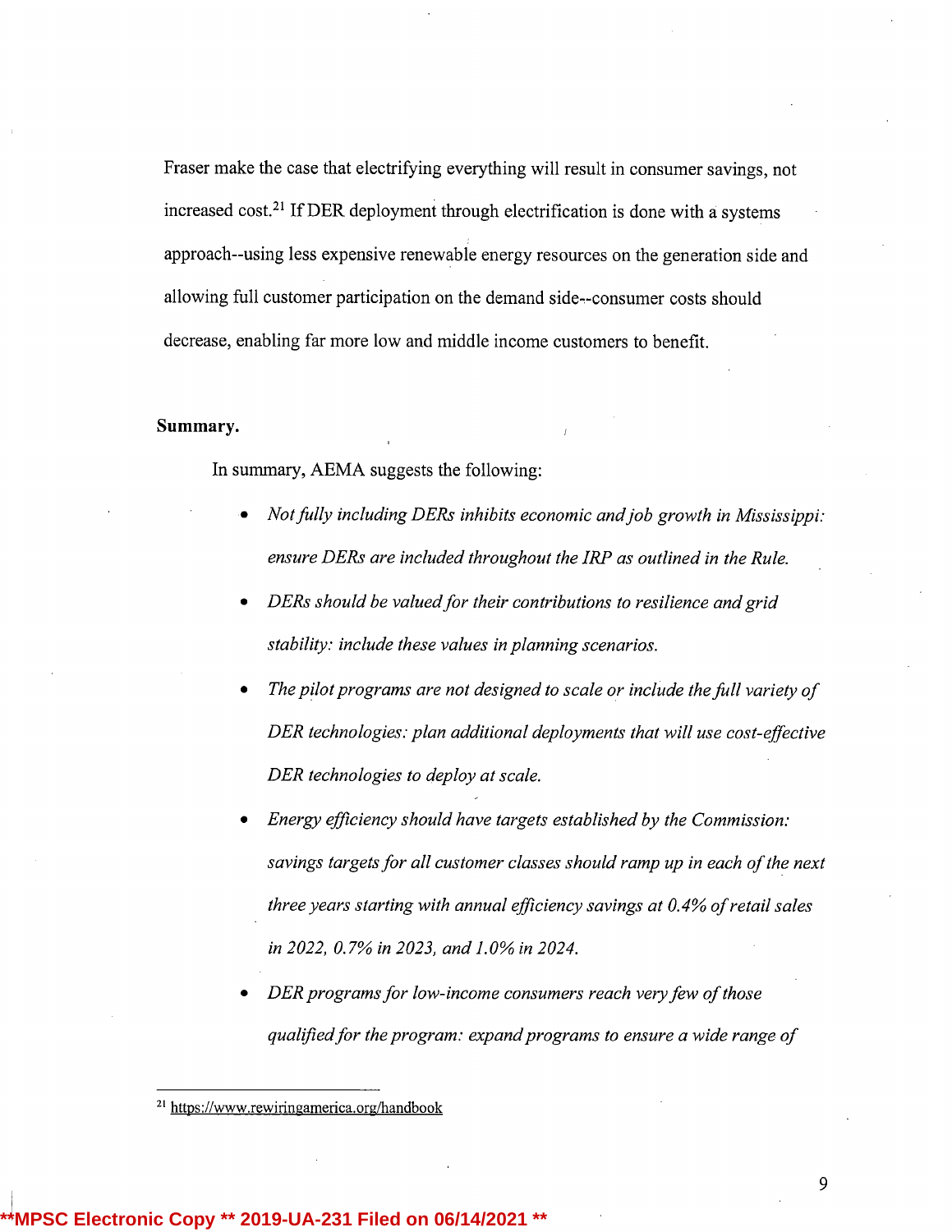cost-effective DER technologies are available to customers below the poverty line.

### Conclusion.

In conclusion, AEMA believes that not fully including DERs and enabling customers of all types to benefit from those resources will lead to negative long-term implications for the economic growth in the state of Mississippi. We urge the Commission to direct MPC to improve upon an IRP that does not address DERs in any meaningful way.

WHEREFORE, AEMA respectfully submits these comments this 14<sup>th</sup> day of June 2021.

By: catheris SHawn

Katherine Hamilton Executive Director Advanced Energy Management Alliance 1701 Rhode Island Ave., NW Washington, DC 20036 Telephone: 202-524-8832 E-mail: katherine@aemalliance.org